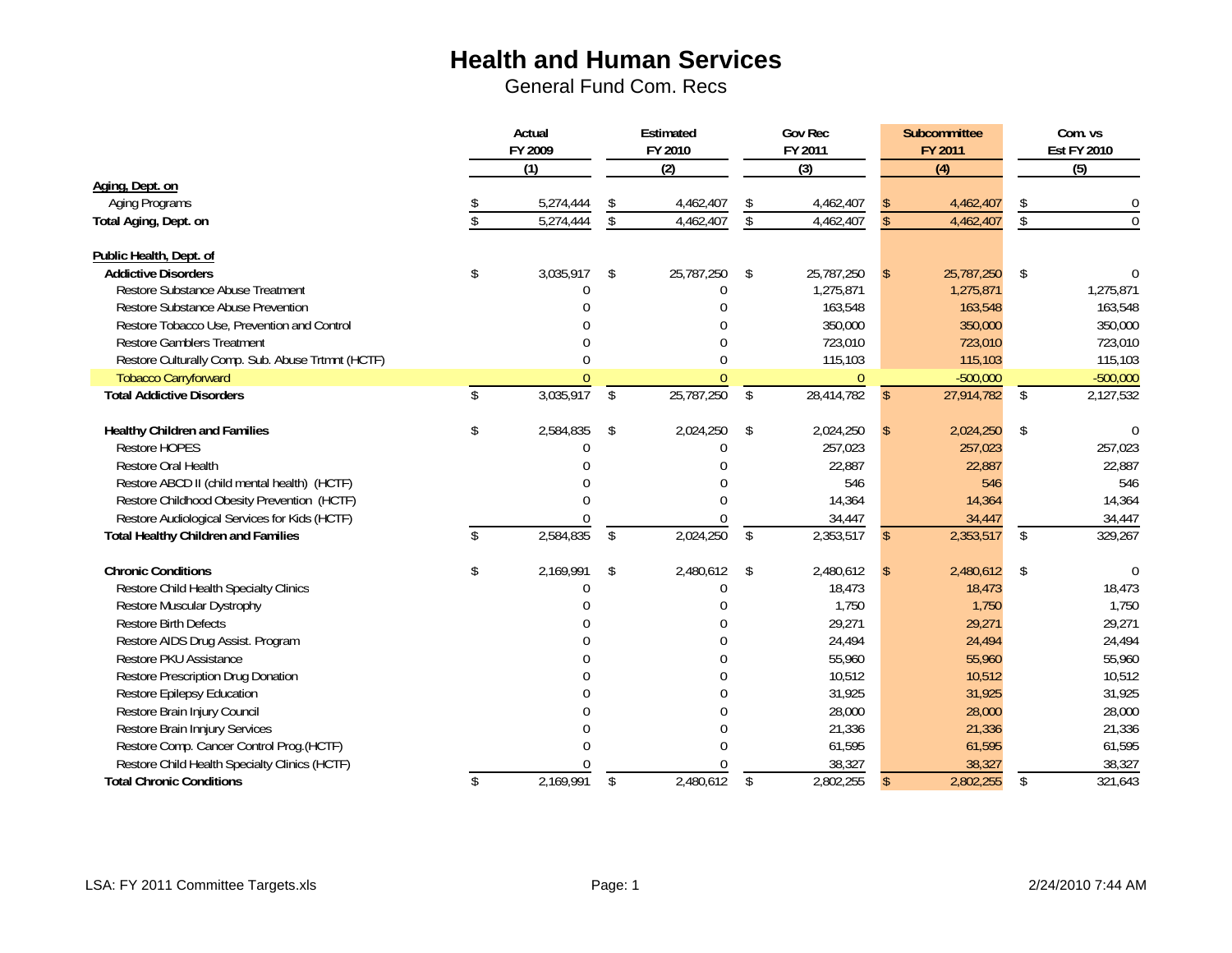|                                                                |               | Actual<br>FY 2009<br>$\overline{(1)}$ |                | Estimated<br>FY 2010<br>$\overline{(2)}$ |                    | <b>Gov Rec</b><br>FY 2011<br>$\overline{3}$ |               | Subcommittee<br>FY 2011<br>(4) | Com. vs<br><b>Est FY 2010</b><br>(5) |
|----------------------------------------------------------------|---------------|---------------------------------------|----------------|------------------------------------------|--------------------|---------------------------------------------|---------------|--------------------------------|--------------------------------------|
| <b>Community Capacity</b>                                      | \$            | 1,722,362                             | Ŝ.             | 3,705,162                                | Ŝ.                 | 3,705,162                                   |               | 3,705,162                      | \$<br>$\Omega$                       |
| Restore Gov. Physical Fitness Council                          |               | 0                                     |                | $\Omega$                                 |                    | 23,000                                      |               | 23,000                         | 23,000                               |
| <b>Total Community Capacity</b>                                | \$            | 1,722,362                             | $\mathfrak{L}$ | 3,705,162                                | $\mathbb{S}$       | 3,728,162                                   |               | 3,728,162                      | \$<br>23,000                         |
| <b>Elderly Wellness</b>                                        |               | 9,095,475                             |                | 7,511,201                                |                    | 7,511,201                                   |               | 7,511,201                      | $\Omega$                             |
| Restore Local Public Health Nursing                            |               | U                                     |                |                                          |                    | 229,208                                     |               | 229,208                        | 229,208                              |
| Restore Home Care Aide Services                                |               | $\Omega$                              |                |                                          |                    | 605,370                                     |               | 605,370                        | 605,370                              |
| <b>Total Elderly Wellness</b>                                  | $\mathcal{S}$ | 9,095,475                             | $\mathcal{S}$  | 7,511,201                                | $\mathcal{S}$      | 8,345,779                                   | <sup>\$</sup> | 8,345,779                      | \$<br>834,578                        |
| <b>Environmental Hazards</b>                                   | \$            | 721,737                               | Ŝ.             | 900,352                                  | -\$                | 900,352                                     |               | 900,352                        | \$<br>$\Omega$                       |
| Restore Childhood Lead Poisoning Prog.                         |               | 0                                     |                | 0                                        |                    | 65,598                                      |               | 65,598                         | 65,598                               |
| <b>Total Environmental Hazards</b>                             | \$            | 721,737                               | $\mathfrak{L}$ | 900,352                                  | $\mathbb{S}$       | 965,950                                     | $\mathcal{S}$ | 965,950                        | \$<br>65,598                         |
| <b>Infectious Diseases</b>                                     | \$            | 2,795,546                             | \$             | 1,467,595                                | \$                 | 1,467,595                                   |               | 1,467,595                      | \$<br>$\Omega$                       |
| Restore Vaccine Preventable Diseases for Children              |               |                                       |                |                                          |                    | 118,967                                     |               | 118,967                        | 118,967                              |
| Restore Hepatitis Edu, Treatment, and Prevention               |               |                                       |                |                                          |                    | 6,895                                       |               | 6,895                          | 6,895                                |
| Restore Prescription Srvs STDs, TB                             |               |                                       |                |                                          |                    | 5,920                                       |               | 5,920                          | 5,920                                |
| RestoreTesting Srvs STDs                                       |               |                                       |                |                                          |                    | 3,410                                       |               | 3,410                          | 3,410                                |
| <b>Restore TB Treatment</b>                                    |               |                                       |                |                                          |                    | 3,180                                       |               | 3,180                          | 3,180                                |
| <b>Total Infectious Diseases</b>                               | $\mathsf{\$}$ | 2,795,546                             | $\mathfrak{L}$ | 1,467,595                                | $\mathbb{S}$       | 1,605,967                                   | $\mathcal{S}$ | 1,605,967                      | \$<br>138,372                        |
| <b>Public Protection</b>                                       | \$            | 3,115,215                             | \$             | 3,212,987                                | Ŝ.                 | 3,212,987                                   |               | 3,212,987                      | \$<br>$\Omega$                       |
| Restore Children's Sex Violence Prevention                     |               |                                       |                |                                          |                    | 23,248                                      |               | 23,248                         | 23,248                               |
| <b>Total Public Protection</b>                                 | \$            | 3,115,215                             | \$             | 3,212,987                                | $\mathsf{\$}$      | 3,236,235                                   |               | 3,236,235                      | \$<br>23,248                         |
| <b>Total Resource Management</b>                               | \$            | 1,194,098                             | $\mathcal{S}$  | 956,265                                  | $\mathfrak{L}$     | 956,265                                     | S.            | 956,265                        | \$<br>$\Omega$                       |
| Total Public Health, Dept. of                                  |               | 26,435,176                            |                | 48,045,674                               | Ŝ.                 | 52,408,912                                  |               | 51,908,912                     | \$<br>3,863,238                      |
| Human Services, Dept. of<br><b>Licensed Classroom Teachers</b> |               | $\overline{0}$                        | $\sqrt{2}$     | 103,950                                  | $\mathbf{\hat{S}}$ | 103,950                                     | $\mathcal{S}$ | 103,950                        | \$<br>$\Omega$                       |
|                                                                |               |                                       |                |                                          |                    |                                             |               |                                |                                      |
| <b>General Administration</b>                                  | \$            | 16,848,360                            | \$             | 13,727,271                               | \$                 | 13,727,271                                  | <sup>\$</sup> | 13,727,271                     | \$                                   |
| EO Consolidate Institution Admin                               |               |                                       |                |                                          |                    |                                             |               | $-1,400,000$                   | $-1,400,000$                         |
| <b>Total General Administration</b>                            | \$            | 16,848,360                            | \$             | 13,727,271                               | \$                 | 13,727,271                                  | $\mathsf{\$}$ | 12,327,271                     | \$<br>$-1,400,000$                   |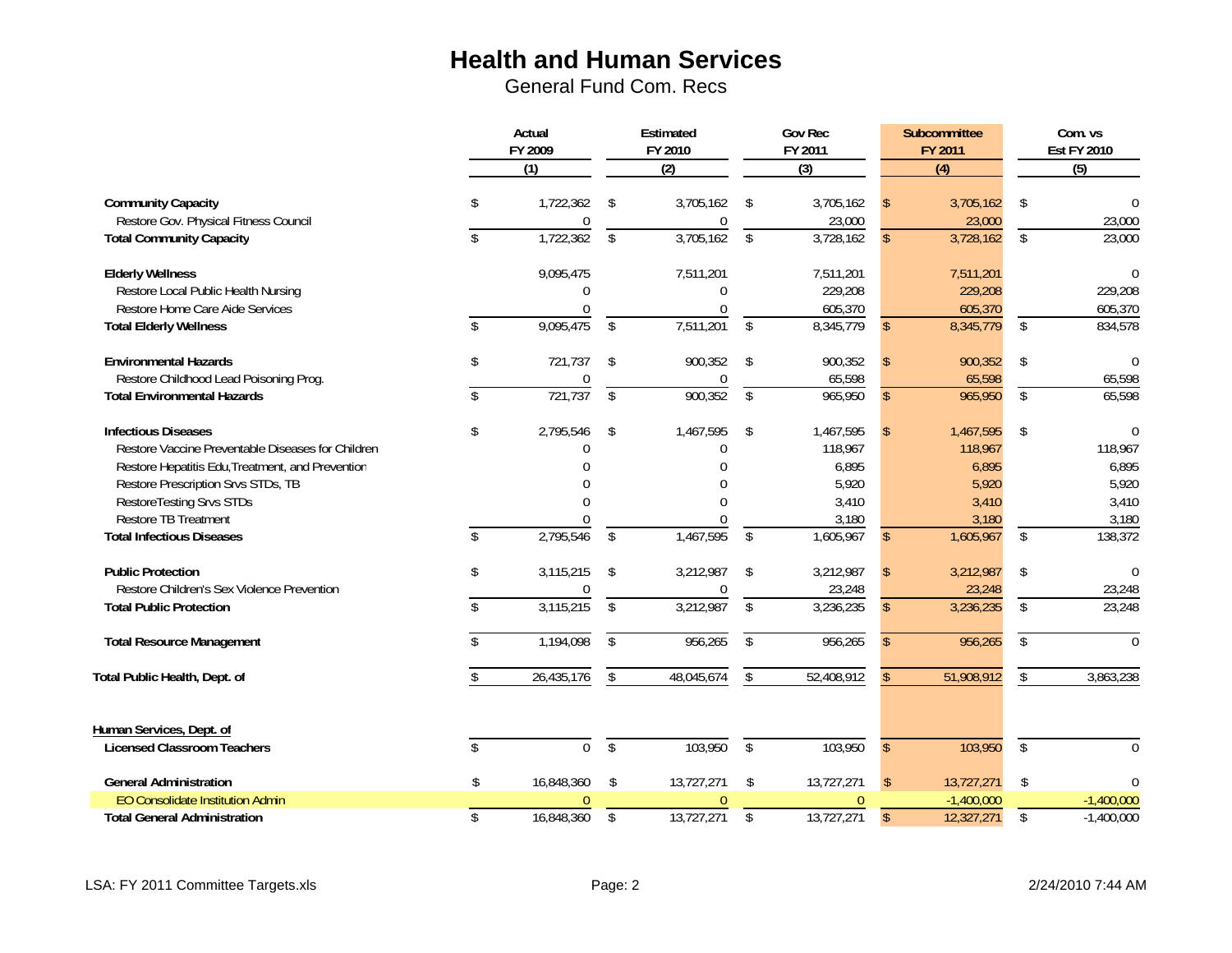|                                                   | Actual       |                  | Estimated               |                | <b>Gov Rec</b>          |                |               | Subcommittee     |              | Com. vs            |
|---------------------------------------------------|--------------|------------------|-------------------------|----------------|-------------------------|----------------|---------------|------------------|--------------|--------------------|
|                                                   |              | FY 2009          |                         | FY 2010        |                         | FY 2011        |               | FY 2011          |              | <b>Est FY 2010</b> |
|                                                   |              | $\overline{(1)}$ |                         | (2)            |                         | $\overline{3}$ |               | $\overline{(4)}$ |              | (5)                |
| <b>Child Support Recoveries</b>                   | S.           | 15,082,461       | Ŝ.                      | 12,078,414     | \$                      | 12,078,414     |               | 12,078,414       | \$           |                    |
| <b>Electronic Payor Payments</b>                  |              | $\Omega$         |                         | $\theta$       |                         | $\mathbf{0}$   |               | $-23,000$        |              | $-23,000$          |
| EO Modify CSRU Funding                            |              |                  |                         | $\Omega$       |                         | $\Omega$       |               | $-228,000$       |              | $-228,000$         |
| <b>Total Child Support Recoveries</b>             | \$           | 15,082,461       | $\mathfrak{L}$          | 12,078,414     | $\mathcal{S}$           | 12,078,414     | $\mathsf{\$}$ | 11,827,414       | \$           | $-251,000$         |
| <b>Field Operations</b>                           | \$           | 69,234,591       | -\$                     | 56,729,548     | Ŝ.                      | 56,729,548     | $\mathcal{S}$ | 56,729,548       | \$           | $\Omega$           |
| <b>Transfer TANF to Field</b>                     |              |                  |                         | $\bigcap$      |                         | $\theta$       |               | $-7,100,000$     |              | $-7,100,000$       |
| <b>Offset Funding Loss</b>                        |              |                  |                         | $\theta$       |                         | $\theta$       |               | 3,764,688        |              | 3,764,688          |
| <b>Total Field Operations</b>                     | $\mathbb{S}$ | 69,234,591       | $\sqrt[6]{2}$           | 56,729,548     | $\mathbf{\hat{S}}$      | 56,729,548     | $\mathsf{\$}$ | 53,394,236       | \$           | $-3,335,312$       |
| <b>Toledo Juvenile Home</b>                       | \$           | 7,591,274        | \$                      | 6,079,283      | \$                      | 6,079,283      | $\mathsf{\$}$ | 6,079,283        | \$           | $\Omega$           |
| Transfer from Eldora Training School              |              | $\bf{0}$         |                         | $\overline{0}$ |                         | 110,000        |               | 110,000          |              | 110,000            |
| <b>Total Toledo Juvenile Home</b>                 |              | 7,591,274        | $\sqrt[6]{\frac{1}{2}}$ | 6,079,283      | $\sqrt[6]{\frac{1}{2}}$ | 6,189,283      | $\mathbb{S}$  | 6,189,283        | \$           | 110,000            |
| <b>Eldora Training School</b>                     | \$           | 12,045,087       | $\mathsf{\$}$           | 9,646,008      | \$                      | 9,646,008      |               | 9,646,008        | \$           |                    |
| Transfer to Toledo Juvenile Home                  |              |                  |                         | $\Omega$       |                         | $-110,000$     |               | $-110,000$       |              | $-110,000$         |
| <b>Total Eldora Training School</b>               |              | 12,045,087       | \$                      | 9,646,008      | \$                      | 9,536,008      | \$            | 9,536,008        | \$           | $-110,000$         |
| <b>Total Civil Commit. Unit for Sex Offenders</b> |              | 6,701,758        | \$                      | 6,174,184      | \$                      | 6,174,184      |               | 6,174,184        | \$           | $\theta$           |
| <b>Total Cherokee MHI</b>                         |              | 6,109,285        | \$                      | 4,892,468      | $\mathcal{S}$           | 4,892,468      |               | 4,892,468        | $\mathbb{S}$ | $\Omega$           |
| <b>Total Clarinda MHI</b>                         |              | 7,298,531        | \$                      | 5,604,601      | \$                      | 5,604,601      |               | 5,604,601        | \$           | $\Omega$           |
| <b>Total Independence MHI</b>                     |              | 10,693,858       | \$                      | 8,553,210      | \$                      | 8,553,210      | $\mathcal{S}$ | 8,553,210        | \$           | $\Omega$           |
| <b>Total Mt Pleasant MHI</b>                      |              | 2,023,008        | $\sqrt[6]{\frac{1}{2}}$ | 1,614,663      | $\sqrt{2}$              | 1,614,663      | $\mathbb{S}$  | 1,614,663        | $\$\,$       | $\overline{0}$     |
| <b>Glenwood Resource Center</b>                   | \$           | 18,903,764       | \$                      | 15,808,438     | \$                      | 15,808,438     |               | 15,808,438       | \$           | 0                  |
| Annual FMAP Adjustment                            |              |                  |                         | $\Omega$       |                         | $-114,849$     |               | $-114,849$       |              | $-114,849$         |
| Reduction due to available ARRA dollars           |              |                  |                         |                |                         | $-204,526$     |               | $-204,526$       |              | $-204,526$         |
| <b>Total Glenwood Resource Center</b>             |              | 18,903,764       | $\sqrt[6]{\frac{1}{2}}$ | 15,808,438     | $\sqrt[6]{\frac{1}{2}}$ | 15,489,063     | $\mathbb{S}$  | 15,489,063       | \$           | $-319,375$         |
| <b>Woodward Resource Center</b>                   | \$           | 12,561,726       | \$                      | 9,786,280      | \$                      | 9,786,280      |               | 9,786,280        | \$           | $\Omega$           |
| Annual FMAP Adjustment                            |              |                  |                         | $\Omega$       |                         | $-82,824$      |               | $-82,824$        |              | $-82,824$          |
| <b>Total Woodward Resource Center</b>             | \$           | 12,561,726       | \$                      | 9,786,280      | $\overline{\$}$         | 9,703,456      | $\mathsf{\$}$ | 9,703,456        | \$           | $-82,824$          |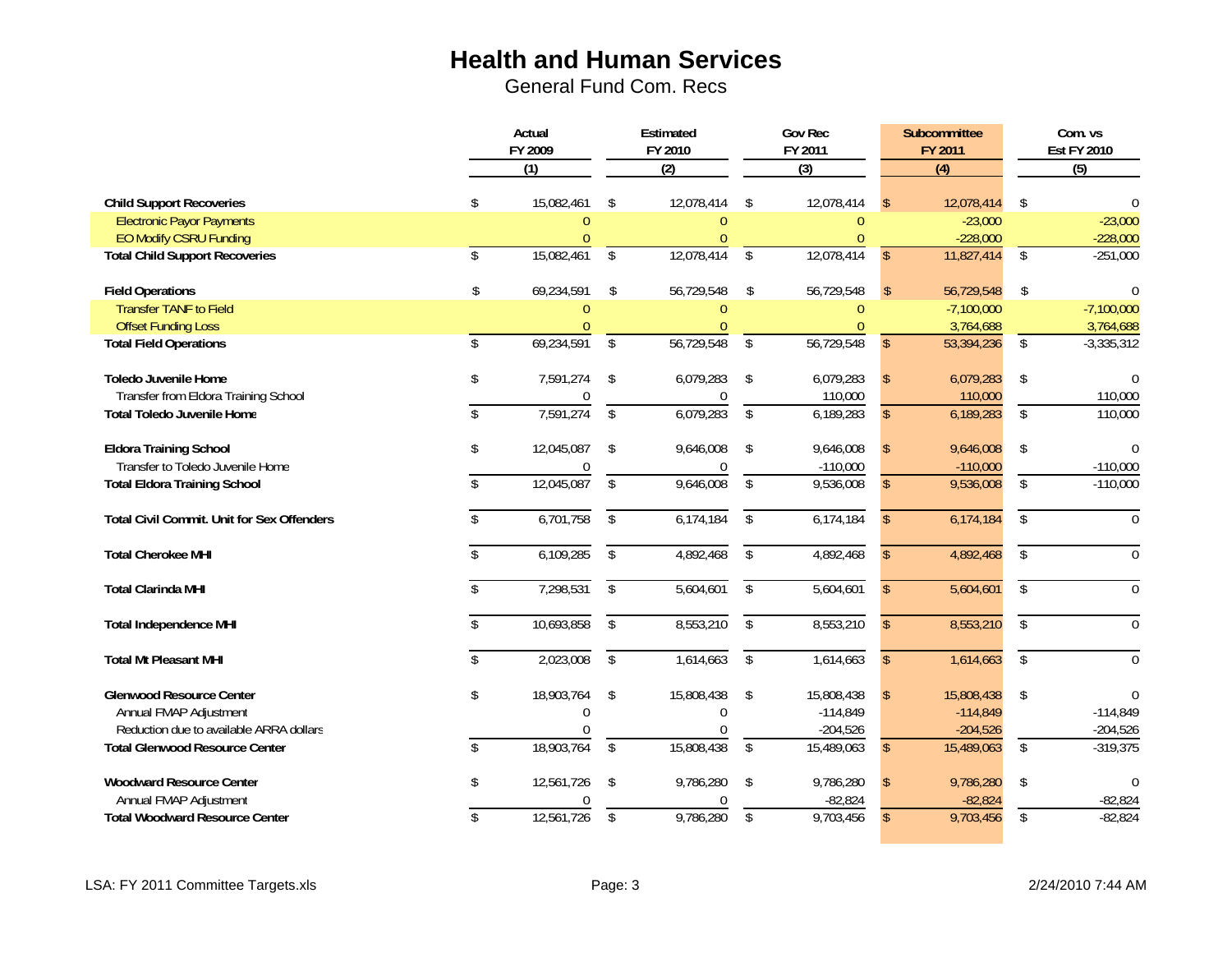General Fund Com. Recs

|                                                  | Actual            |              | Estimated      |              | <b>Gov Rec</b> |               | <b>Subcommittee</b> |              | Com. vs            |
|--------------------------------------------------|-------------------|--------------|----------------|--------------|----------------|---------------|---------------------|--------------|--------------------|
|                                                  | FY 2009           |              | FY 2010        |              | FY 2011        |               | FY 2011             |              | <b>Est FY 2010</b> |
|                                                  | (1)               |              | (2)            |              | (3)            |               | $\overline{(4)}$    |              | (5)                |
| Family Investment Program/JOBS                   | 42,060,901        | $\mathbb{S}$ | 31,133,430     | $\mathbb{S}$ | 31,133,430     | $\mathcal{S}$ | 31,133,430          | $\mathbb{S}$ | $\cap$             |
| Restore lost ARRA dollars                        |                   |              | $\mathbf{0}$   |              | 7,484,292      |               | 7,484,292           |              | 7,484,292          |
| Fund additional caseload growth                  | $\Omega$          |              | $\overline{0}$ |              | 8,198,481      |               | 8,198,481           |              | 8,198,481          |
| Replace available FY 2010 carryforward           |                   |              | $\theta$       |              | 11,677,559     |               | 11,677,559          |              | 11,677,559         |
| Reduction due to available carryforward          |                   |              | $\Omega$       |              | $-3,461,677$   |               | $-3,461,677$        |              | $-3,461,677$       |
| Reduction due to TANF Emergency dollars          |                   |              | $\Omega$       |              | $-11,603,498$  |               | $-11,603,498$       |              | $-11,603,498$      |
| Eliminate Transfer to Child Care                 |                   |              | $\Omega$       |              | $-13,448,490$  |               | $-13,448,490$       |              | $-13,448,490$      |
| Increased Promise Jobs Participation             |                   |              | $\Omega$       |              | 77,907         |               | 77,907              |              | 77,907             |
| Reduction due to EBT vendor contract             |                   |              | $\cap$         |              | $-853,933$     |               | $-853,933$          |              | $-853,933$         |
| Reduction due to use of electronic transfers     |                   |              | $\Omega$       |              | $-64,209$      |               | $-64,209$           |              | $-64,209$          |
| Requirements in SF 389                           |                   |              | $\Omega$       |              | 1,993,568      |               | 1,993,568           |              | 1,993,568          |
| Restoration of ATB                               |                   |              | $\Omega$       |              | 602,109        |               | 602,109             |              | 602,109            |
| <b>Total Family Investment Program/JOBS</b>      | 42,060,901        | \$           | 31,133,430     | \$           | 31,735,539     | $\mathbb{S}$  | 31,735,539          | \$           | 602,109            |
| <b>Medical Assistance</b>                        | \$<br>593,302,330 | \$           | 610,096,134    | \$           | 610,096,134    | S             | 610,096,134         | \$           | $\Omega$           |
| Restore lost ARRA dollars                        |                   |              | $\mathbf 0$    |              | 120,090,941    |               | 120,090,941         |              | 120,090,941        |
| Increased fee-for-service utilization            |                   |              | $\Omega$       |              | 20,476,732     |               | 20,476,732          |              | 20,476,732         |
| Increased fee-for-service enrollment growth      |                   |              | $\Omega$       |              | 17,081,466     |               | 17,081,466          |              | 17,081,466         |
| Increased Medicare expenditures                  |                   |              | $\Omega$       |              | 8,569,859      |               | 8,569,859           |              | 8,569,859          |
| Increased utilization of Mental Health Services  |                   |              | $\Omega$       |              | 7,493,897      |               | 7,493,897           |              | 7,493,897          |
| Increases in HCBS Elderly Waiver                 |                   |              | $\Omega$       |              | 4,690,185      |               | 4,690,185           |              | 4,690,185          |
| Increased enrollment Money Follows the Person    |                   |              | $\Omega$       |              | 984,615        |               | 984,615             |              | 984,615            |
| Increased enrollment TCM                         |                   |              | $\Omega$       |              | 799,598        |               | 799,598             |              | 799,598            |
| All other Program Increases                      |                   |              | $\theta$       |              | 1,182,748      |               | 1,182,748           |              | 1,182,748          |
| Replace one time transfer for Hospital Rebase    |                   |              | $\theta$       |              | 1,833,333      |               | 1,833,333           |              | 1,833,333          |
| Annual FMAP adjustment                           |                   |              | $\Omega$       |              | $-3,829,725$   |               | $-3,829,725$        |              | $-3,829,725$       |
| Decrease in several expenditure catagories       |                   |              | $\Omega$       |              | $-12,193,875$  |               | $-12,193,875$       |              | $-12,193,875$      |
| Restoration of ATB                               |                   |              | $\Omega$       |              | 2,052,213      |               | 2,052,213           |              | 2,052,213          |
| <b>Revised SLTF Estimates</b>                    |                   |              | $\Omega$       |              | $-20,054,081$  |               | $-20,054,081$       |              | $-20,054,081$      |
| Revision to match estimating workgroup           |                   |              | $\overline{0}$ |              | 46,281,386     |               | 46,281,386          |              | 46,281,386         |
| Additional savings anualize the ATB              |                   |              | $\overline{0}$ |              | $-12,771,415$  |               | $-12,771,415$       |              | $-12,771,415$      |
| Move funds to SSA                                | $\Omega$          |              | $\mathbf 0$    |              | $-1,801,402$   |               | $-1,801,402$        |              | $-1,801,402$       |
| <b>Government Reorg Savings</b>                  |                   |              | $\theta$       |              | $\theta$       |               | $-6,157,400$        |              | $-6,157,400$       |
| EO Medicaid Integrity Efforts Part 1             |                   |              | $\Omega$       |              | $\overline{0}$ |               | $-8,100,000$        |              | $-8,100,000$       |
| EO Best Purchase Price for Med Equip.            |                   |              | $\Omega$       |              | $\Omega$       |               | $-500,000$          |              | $-500,000$         |
| EO Modify Durable Med Equip. Rental vs. Purchase |                   |              |                |              | 0              |               | $-200,000$          |              | $-200,000$         |
| <b>Additional HCTF Funding</b>                   |                   |              |                |              | $\Omega$       |               | $-450,000$          |              | $-450,000$         |
| Medicaid                                         |                   |              |                |              | $\Omega$       |               | $-347,800,000$      |              | $-347,800,000$     |
| <b>Total Medical Assistance</b>                  | \$<br>593,302,330 | $\sqrt{2}$   | 610,096,134    | \$           | 790,982,609    | $\mathsf{\$}$ | 427,775,209         | \$           | $-182,320,925$     |

LSA: FY 2011 Committee Targets.xls Page: 4 2/24/2010 7:44 AM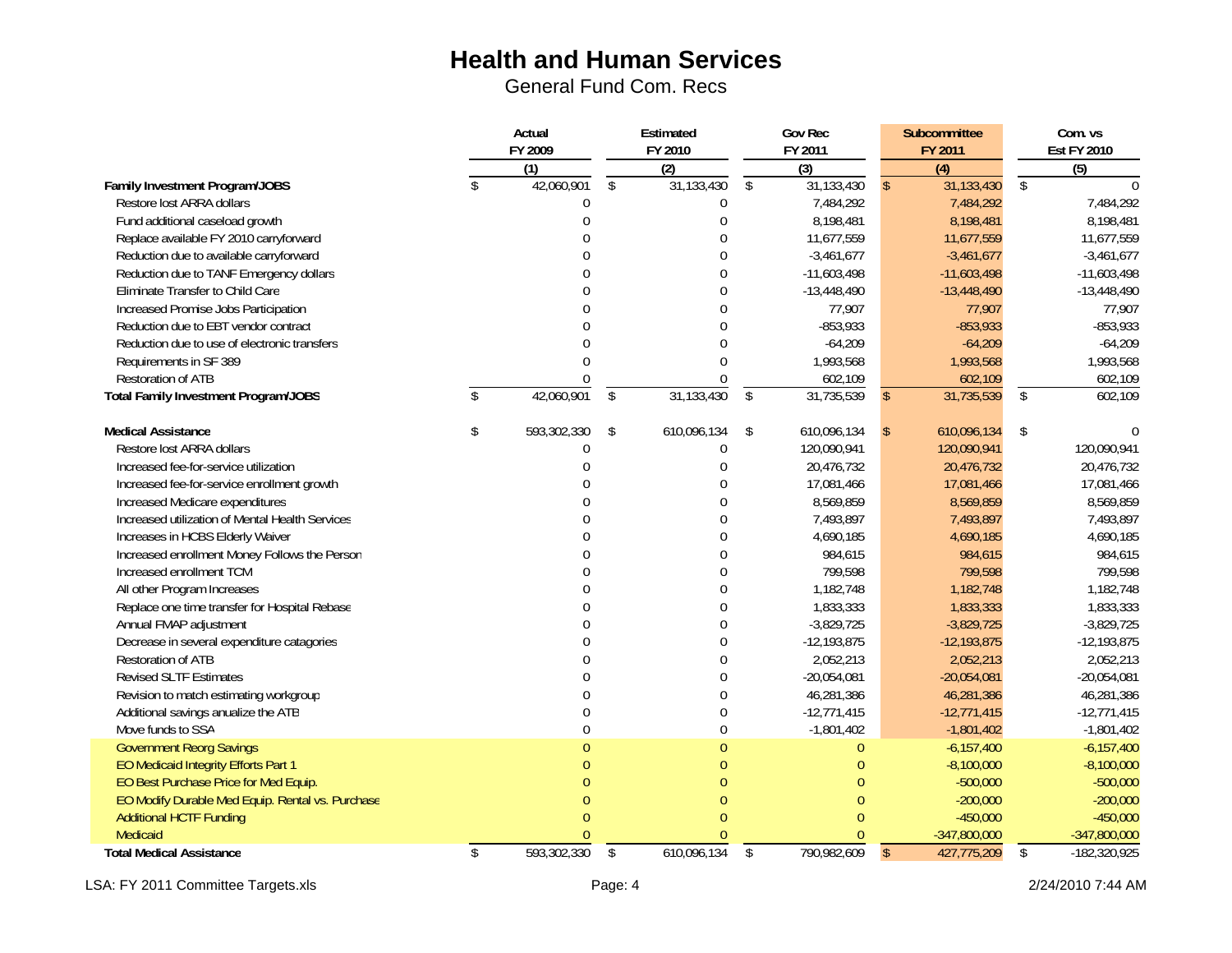|                                                |               | Actual<br>FY 2009 | Estimated<br>FY 2010    |              | <b>Gov Rec</b><br>FY 2011 |               | Subcommittee<br>FY 2011 |               | Com. vs<br><b>Est FY 2010</b> |  |
|------------------------------------------------|---------------|-------------------|-------------------------|--------------|---------------------------|---------------|-------------------------|---------------|-------------------------------|--|
|                                                |               | (1)               |                         | (2)          |                           | (3)           |                         | (4)           | (5)                           |  |
| Total Health Insurance Premium Payment         |               | 570,924           | \$                      | 457,210      | \$                        | 457,210       | <sup>\$</sup>           | 457,210       | \$<br>$\Omega$                |  |
| <b>Medical Contracts</b>                       | \$            | 13,953,067        | \$                      | 12,286,353   | \$                        | 12,286,353    |                         | 12,286,353    | \$                            |  |
| Contract inflation, IT increases               |               |                   |                         | <sup>0</sup> |                           | 915,415       |                         | 915,415       | 915,415                       |  |
| Eliminate one-time IME reprocurement costs     |               |                   |                         |              |                           | $-150,000$    |                         | $-150,000$    | $-150,000$                    |  |
| Upgrade to HIPPA version 5010                  |               |                   |                         |              |                           | 34,348        |                         | 34,348        | 34,348                        |  |
| Moving to paperless methods                    |               |                   |                         |              |                           | $-190,555$    |                         | $-190,555$    | $-190,555$                    |  |
| Increase from Pharm. Settlement Account        |               |                   |                         |              |                           | $-609,208$    |                         | $-609,208$    | $-609,208$                    |  |
| Transfer of state match to DIA                 |               |                   |                         |              |                           | $-1,873,263$  |                         | $-1,873,263$  | $-1,873,263$                  |  |
| <b>Total Medical Contracts</b>                 | \$            | 13,953,067        | $\mathbf{\hat{S}}$      | 12,286,353   | \$                        | 10,413,090    | $\mathbf{\hat{S}}$      | 10,413,090    | \$<br>$-1,873,263$            |  |
| <b>State Supplementary Assistance</b>          | \$            | 18,332,214        | \$                      | 16,457,833   | \$                        | 16,457,833    |                         | 16,457,833    | \$                            |  |
| <b>Transfer from Medicaid</b>                  |               |                   |                         |              |                           | 1,801,402     |                         | 1,801,402     | 1,801,402                     |  |
| <b>Total State Supplementary Assistance</b>    | $\mathcal{S}$ | 18,332,214        | $\sqrt[6]{\frac{1}{2}}$ | 16,457,833   | $\mathbf{\hat{S}}$        | 18,259,235    | $\mathcal{S}$           | 18,259,235    | \$<br>1,801,402               |  |
| State Children's Health Insurance              | \$            | 13,660,852        | \$                      | 13,166,847   | \$                        | 13,166,847    |                         | 13,166,847    | \$                            |  |
| Replace hawk-I Trust Fund carryforward         |               |                   |                         | $\Omega$     |                           | 4,600,000     |                         | 4,600,000     | 4,600,000                     |  |
| Enrollment Increases and Supplemental Dental   |               |                   |                         |              |                           | 4,521,342     |                         | 4,521,342     | 4,521,342                     |  |
| Restoration of ATB                             |               |                   |                         |              |                           | 388,923       |                         | 388,923       | 388,923                       |  |
| Revision to match estimating workgroup         |               |                   |                         |              |                           | 959,928       |                         | 959,928       | 959,928                       |  |
| <b>Total State Children's Health Insurance</b> | \$            | 13,660,852        | $\mathfrak{L}$          | 13,166,847   | $\mathbf{\hat{S}}$        | 23,637,040    | <sup>\$</sup>           | 23,637,040    | \$<br>10,470,193              |  |
| <b>Child Care Assistance</b>                   | \$            | 40,483,732        | \$                      | 32,547,464   | \$                        | 32,547,464    |                         | 32,547,464    | \$                            |  |
| Lower Caseload Growth                          |               |                   |                         | $\Omega$     |                           | $-1,768,941$  |                         | $-1,768,941$  | $-1,768,941$                  |  |
| Replace FY 2009 Carryforward                   |               |                   |                         |              |                           | 12,959,715    |                         | 12,959,715    | 12,959,715                    |  |
| Availablity of FY 2010 Carryforward            |               |                   |                         |              |                           | $-8,881,827$  |                         | $-8,881,827$  | $-8,881,827$                  |  |
| Eliminate direct TANF funding                  |               |                   |                         |              |                           | 13,448,490    |                         | 13,448,490    | 13,448,490                    |  |
| Reduction due to availabilty of ARRA dollars   |               |                   |                         |              |                           | $-15,755,256$ |                         | $-15,755,256$ | $-15,755,256$                 |  |
| Increase in Promise Jobs Child Care            |               |                   |                         |              |                           | 589,819       |                         | 589,819       | 589,819                       |  |
| Child Care Wraparound Grant                    |               |                   |                         |              |                           | $-592,000$    |                         | $-592,000$    | $-592,000$                    |  |
| Restoration of ATB                             |               |                   |                         | $\mathbf{0}$ |                           | 221,500       |                         | 221,500       | 221,500                       |  |
| <b>Child Serve</b>                             |               |                   |                         |              |                           | $\Omega$      |                         | $-350,000$    | $-350,000$                    |  |
| Oak Ridge                                      |               |                   |                         |              |                           |               |                         | $-93,000$     | $-93,000$                     |  |
| <b>Total Child Care Assistance</b>             | \$            | 40,483,732        | \$                      | 32,547,464   | \$                        | 32,768,964    | $\mathsf{\$}$           | 32,325,964    | \$<br>$-221,500$              |  |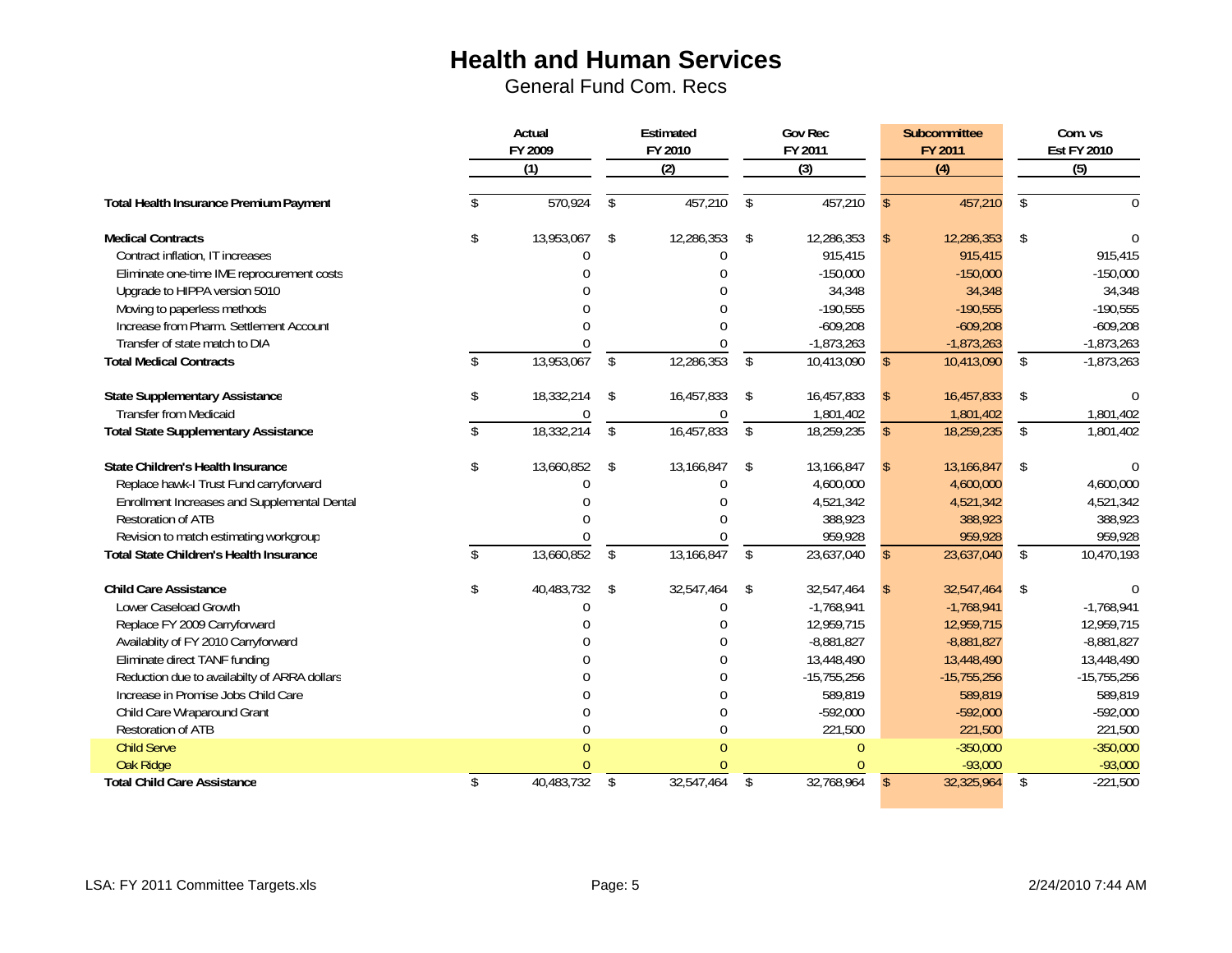General Fund Com. Recs

|                                             | Actual        |                   | Estimated               |                                | <b>Gov Rec</b>          |                   |               | <b>Subcommittee</b>            |                 | Com. vs                      |
|---------------------------------------------|---------------|-------------------|-------------------------|--------------------------------|-------------------------|-------------------|---------------|--------------------------------|-----------------|------------------------------|
|                                             |               | FY 2009           |                         | FY 2010                        |                         | FY 2011           |               | FY 2011                        |                 | <b>Est FY 2010</b>           |
| <b>Child and Family Services</b>            |               | (1)<br>88,971,729 | \$                      | $\overline{(2)}$<br>81,532,306 | \$                      | (3)<br>81,532,306 |               | $\overline{(4)}$<br>81,532,306 | \$              | $\overline{(5)}$<br>$\Omega$ |
| Restore lost ARRA dollars                   |               | $\overline{0}$    |                         | $\theta$                       |                         | 1,283,699         |               | 1,283,699                      |                 | 1,283,699                    |
| Annual FMAP adjustment for Title IV-E       |               | $\theta$          |                         | $\Omega$                       |                         | $-46,512$         |               | $-46,512$                      |                 | $-46,512$                    |
| Additional available ARRA funds             |               |                   |                         | $\Omega$                       |                         | $-1,387,581$      |               | $-1,387,581$                   |                 | $-1,387,581$                 |
| Restoration of ATB                          |               |                   |                         | $\Omega$                       |                         |                   |               |                                |                 |                              |
|                                             |               |                   |                         |                                |                         | 1,700,606         |               | 1,700,606                      |                 | 1,700,606                    |
| Additional savings anualize the ATB savings |               | 0                 |                         |                                |                         | $-2,656,995$      |               | $-2,656,995$                   |                 | $-2,656,995$                 |
| EO Increase Juvenile Court claims IV-E      |               |                   |                         |                                |                         | $\theta$          |               | $-240,000$                     |                 | $-240,000$                   |
| EO Claim IV-E reimubursement for Lic. Homes |               | N                 |                         |                                |                         | $\overline{0}$    |               | $-30,000$                      |                 | $-30,000$                    |
| Shelter Care empty beds                     |               |                   |                         |                                |                         | $\Omega$          |               | $-500,000$                     |                 | $-500,000$                   |
| <b>Total Child and Family Services</b>      | $\mathcal{S}$ | 88,971,729        | $\mathfrak{L}$          | 81,532,306                     | $\mathbb{S}$            | 80,425,523        | $\mathbb{S}$  | 79,655,523                     | \$              | $-1,876,783$                 |
| <b>Adoption Subsidy</b>                     | \$            | 33,656,339        | \$                      | 31,395,307                     | \$                      | 31,395,307        |               | 31,395,307                     | \$              |                              |
| Restore lost ARRA dollars                   |               | 0                 |                         | $\mathbf 0$                    |                         | 1,566,628         |               | 1,566,628                      |                 | 1,566,628                    |
| Annual FMAP adjustment for Title IV-E       |               | $\theta$          |                         | $\theta$                       |                         | $-122,070$        |               | $-122,070$                     |                 | $-122,070$                   |
| Lower Caseload Growth                       |               | $\Omega$          |                         | $\cap$                         |                         | $-313,627$        |               | $-313,627$                     |                 | $-313,627$                   |
| Continue ATB provider rate reduction        |               |                   |                         |                                |                         | $-1,130,931$      |               | $-1,130,931$                   |                 | $-1,130,931$                 |
| Transfer ATB savings from CFS to Adoption   |               | U                 |                         | $\Omega$                       |                         | 2,807,389         |               | 2,807,389                      |                 | 2,807,389                    |
| <b>Government Reorg Savings</b>             |               |                   |                         |                                |                         | $\theta$          |               | $-145,800$                     |                 | $-145,800$                   |
| <b>Available Carryforward</b>               |               |                   |                         |                                |                         | $\theta$          |               | $-1,800,000$                   |                 | $-1,800,000$                 |
| <b>Total Adoption Subsidy</b>               | $\mathbb{S}$  | 33,656,339        | $\mathfrak{L}$          | 31,395,307                     | $\mathcal{S}$           | 34,202,696        | $\mathbb{S}$  | 32,256,896                     | \$              | 861,589                      |
| <b>Family Support Subsidy</b>               | \$            | 1,907,312         | $\mathcal{L}$           | 1,522,998                      | \$                      | 1,522,998         | \$            | 1,522,998                      | \$              | $\Omega$                     |
| <b>Government Reorg Savings</b>             |               |                   |                         |                                |                         | $\Omega$          |               | $-355,000$                     |                 | $-355,000$                   |
| <b>Total Family Support Subsidy</b>         | $\mathbb{S}$  | 1,907,312         | $\sqrt[6]{\frac{1}{2}}$ | 1,522,998                      | $\sqrt[6]{\frac{1}{2}}$ | 1,522,998         | $\mathsf{\$}$ | 1,167,998                      | \$              | $-355,000$                   |
| <b>Total Conners Training</b>               | \$            | 41,984            | $\mathfrak{L}$          | 33,622                         | $\mathbb{S}$            | 33,622            | $\mathcal{S}$ | 33,622                         | \$              | $\Omega$                     |
| <b>Total MI/MR/DD State Cases</b>           |               | 13,067,178        | $\mathfrak{L}$          | 10,295,207                     | $\mathsf S$             | 10,295,207        | $\mathcal{S}$ | 10,295,207                     | $\mathsf{\$}$   | $\Omega$                     |
| <b>Total MH/DD Community Services</b>       |               | 18,017,890        | $\sqrt{2}$              | 14,211,100                     | $\sqrt[6]{\frac{1}{2}}$ | 14,211,100        | $\mathbb{S}$  | 14,211,100                     | \$              | $\Omega$                     |
| <b>Total Volunteers</b>                     |               | 105,717           | $\mathcal{L}$           | 84,660                         | $\mathbb{S}$            | 84,660            | $\mathcal{S}$ | 84,660                         | \$              | $\Omega$                     |
| <b>Total Family Planning</b>                |               | 738,750           | $\sqrt{2}$              | $-45,654$                      | $\mathbb{S}$            | $\overline{0}$    | $\mathcal{S}$ | $\Omega$                       | $\overline{\$}$ | 45,654                       |
| <b>Total Pregnancy Counseling</b>           |               | 197,000           | $\mathbf{\hat{S}}$      | 71,688                         | $\sqrt$                 | 71,688            | $\mathsf{\$}$ | $\Omega$                       | $\mathsf{\$}$   | $-71,688$                    |
| <b>Total MH/DD Growth Factor</b>            | \$            | 54,081,310        | \$                      | 48,697,893                     | \$                      | 48,697,893        | $\mathbb{S}$  | 48,697,893                     | \$              | $\Omega$                     |

LSA: FY 2011 Committee Targets.xls extending the committee of the Page: 6 2/24/2010 7:44 AM